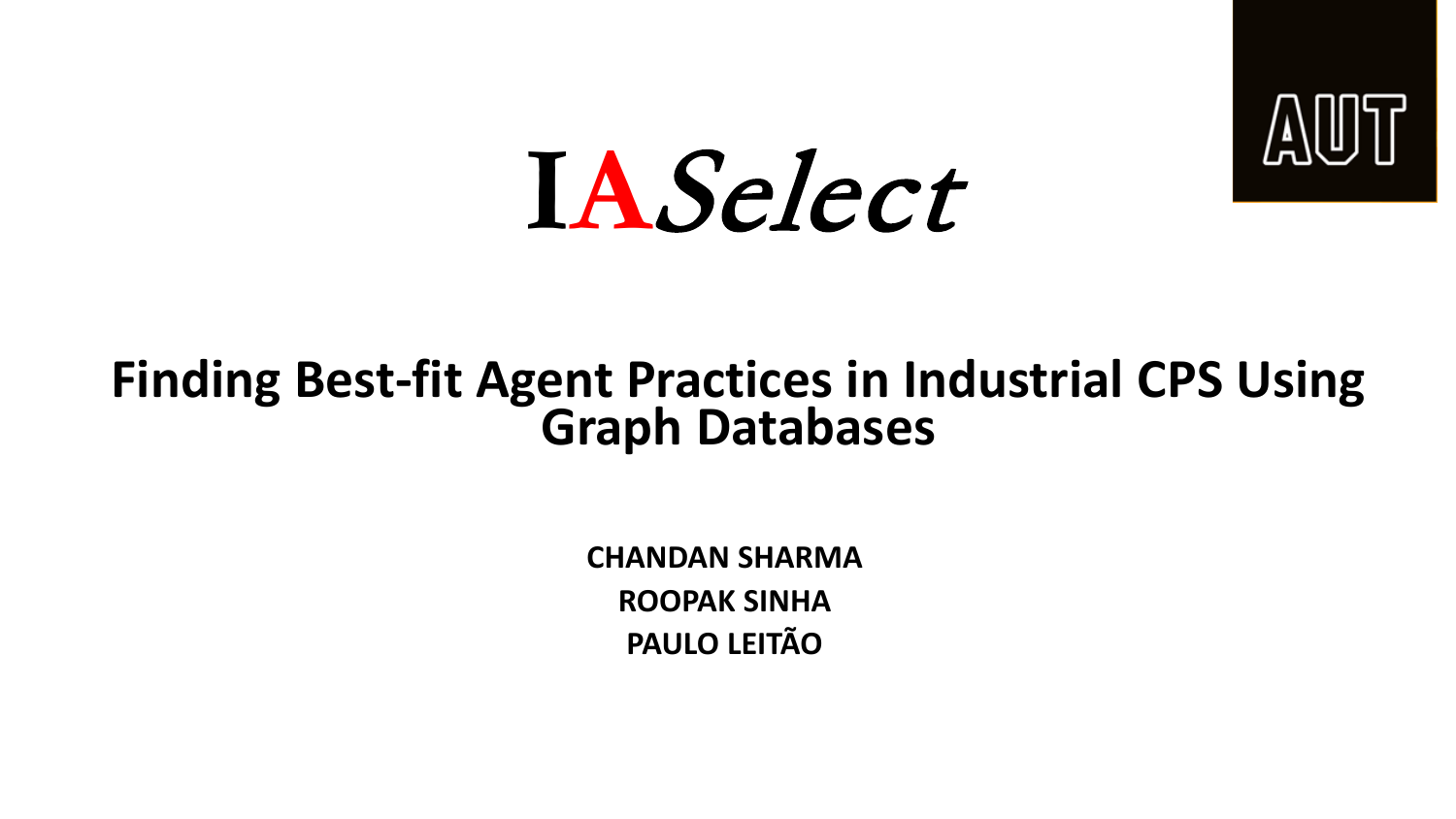### OVERVIEW

- **Problem:** *rank* and *select* best-fit Industrial Agent (IA) practices<sup>1</sup>.
- **Approach**:
	- Construct a *graph database* for storing practices.
	- Identify template query patterns for ranking, data extraction and selection.
	- Use MVC to construct a front-end for users.

#### • **Contribution**:

• **IA***Select*, a tool for selecting best-fit Industrial Agent (I**A**) practices in P2660.1.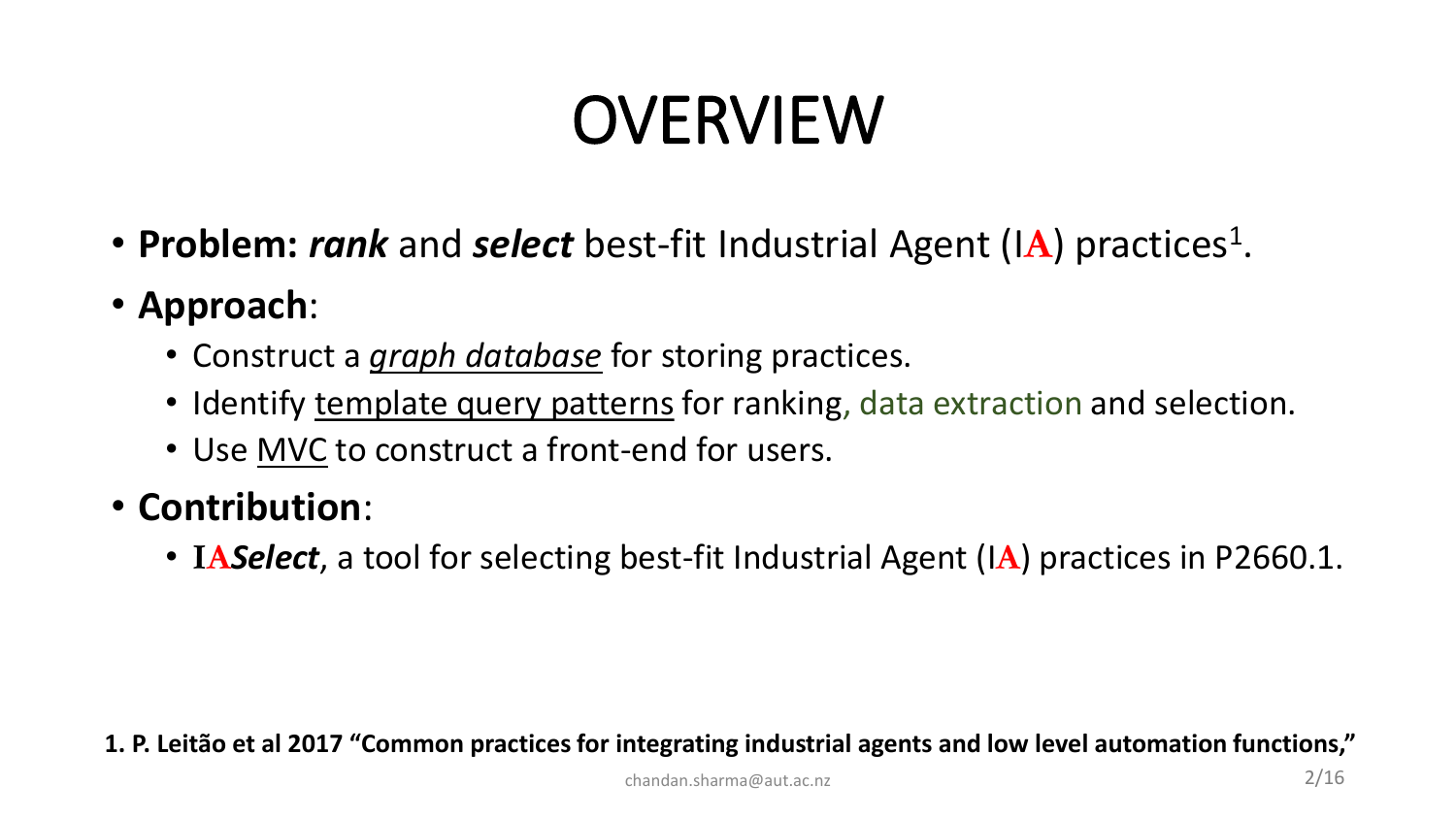### BACKGROUND

**IEEE P2660.1:** Recommended Practices on Industrial Agents

- Multi-agent systems in Industrial control systems
- Identify best-fit practices for a given context

#### **Graph databases**:

- Highly interconnected data
- Easier to visualise than relational databases
- Just as easy to query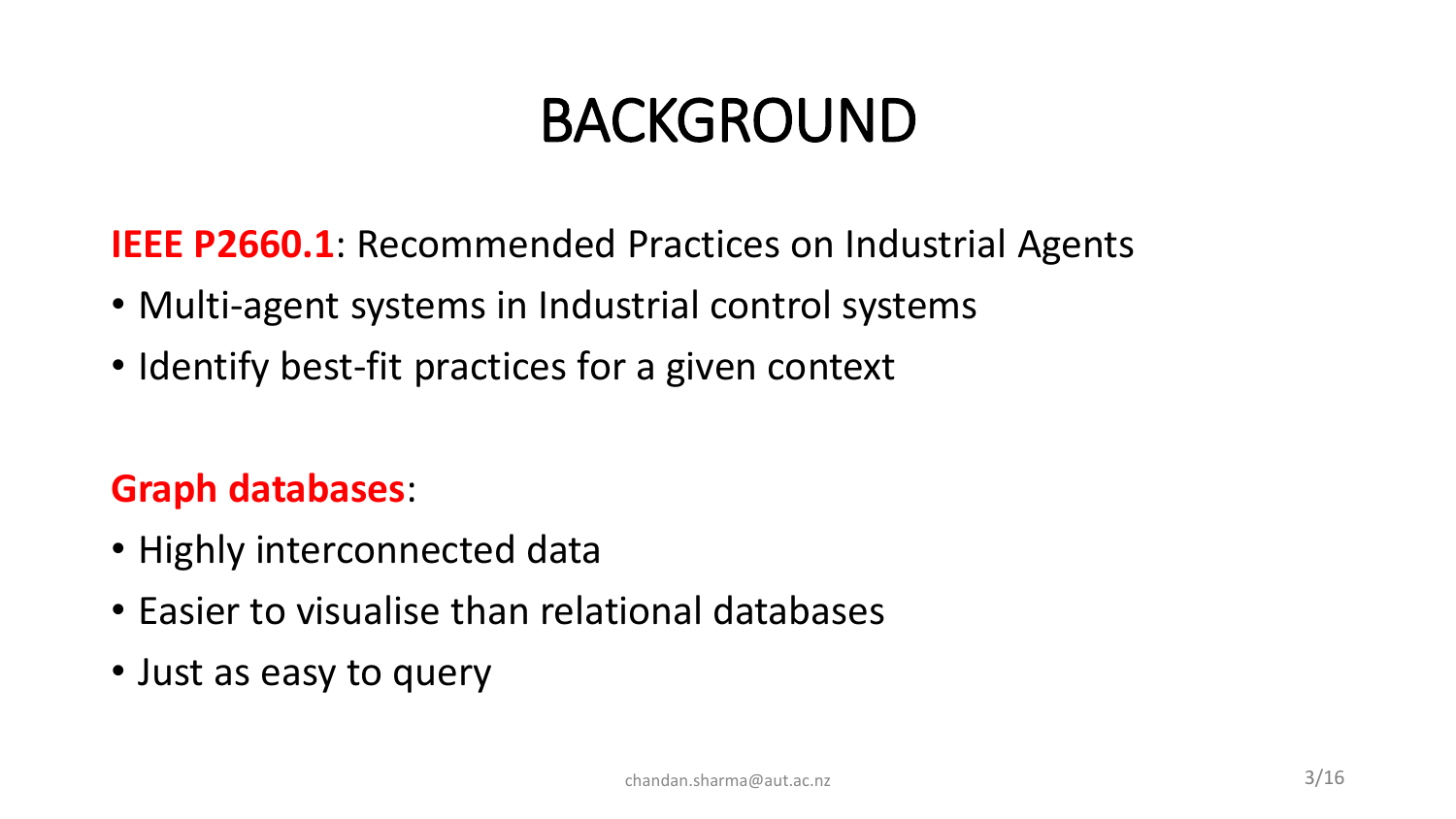### RELATED LITERATURE

- Available tools (storage and recommendation):
	- [1] and [2] use relational and XML databases respectively.
	- [3] uses a graph database for data visualization.
	- [4] and [5] use graph databases in domains such as Chemistry and Biology.
- **Novelty:**
	- **IA***Select* provides query *boiler-plates* [6].
	- Practitioners *do not* require expertise in *querying graph databases* (unlike [1-3]).
	- **IA***Select* enforces *schema-based topological restrictions* which reduce the risk of *data corruption* (unlike [2]).

**3. R. Loof and K. Pussinen, "Visualisation of requirements and their relations in embedded systems," 2014.**

**<sup>1.</sup> S. Morimoto, D. Horie, and J. Cheng, "A security requirement management database based on iso/iec 15408," in International Conference on Computational Science and Its Applications. Springer, 2006, pp. 1–10. 2. S. Morimoto and J. Cheng, "A security specification library with a schemaless database," in International Conference on Computational Science. Springer, 2007, pp. 890–893.**

**<sup>4.</sup> R. J. Hall, C. W. Murray, and M. L. Verdonk, "The fragment network: A chemistry recommendation engine built using a graph database," Journal of medicinal chemistry, vol. 60, no. 14, pp. 6440–6450, 2017.**

**<sup>5.</sup> M. Graves, E. R. Bergeman, and C. B. Lawrence, "Querying a genome database using graphs," in Proceedings of the 3th International Conference on Bioinformatics and Genome Research, 1994.**

<sup>4/16</sup> **6. R. Sinha, S. Patil, C. Pang, V. Vyatkin, and B. Dowdeswell, "Requirements engineering of industrial automation systems: Adapting the CESAR requirements meta model for safety-critical smart grid software," in Industrial Electronics Society, IECON 2015-41st Annual Conference of the IEEE. IEEE, 2005appla002 h772 a002 277.** ac.nz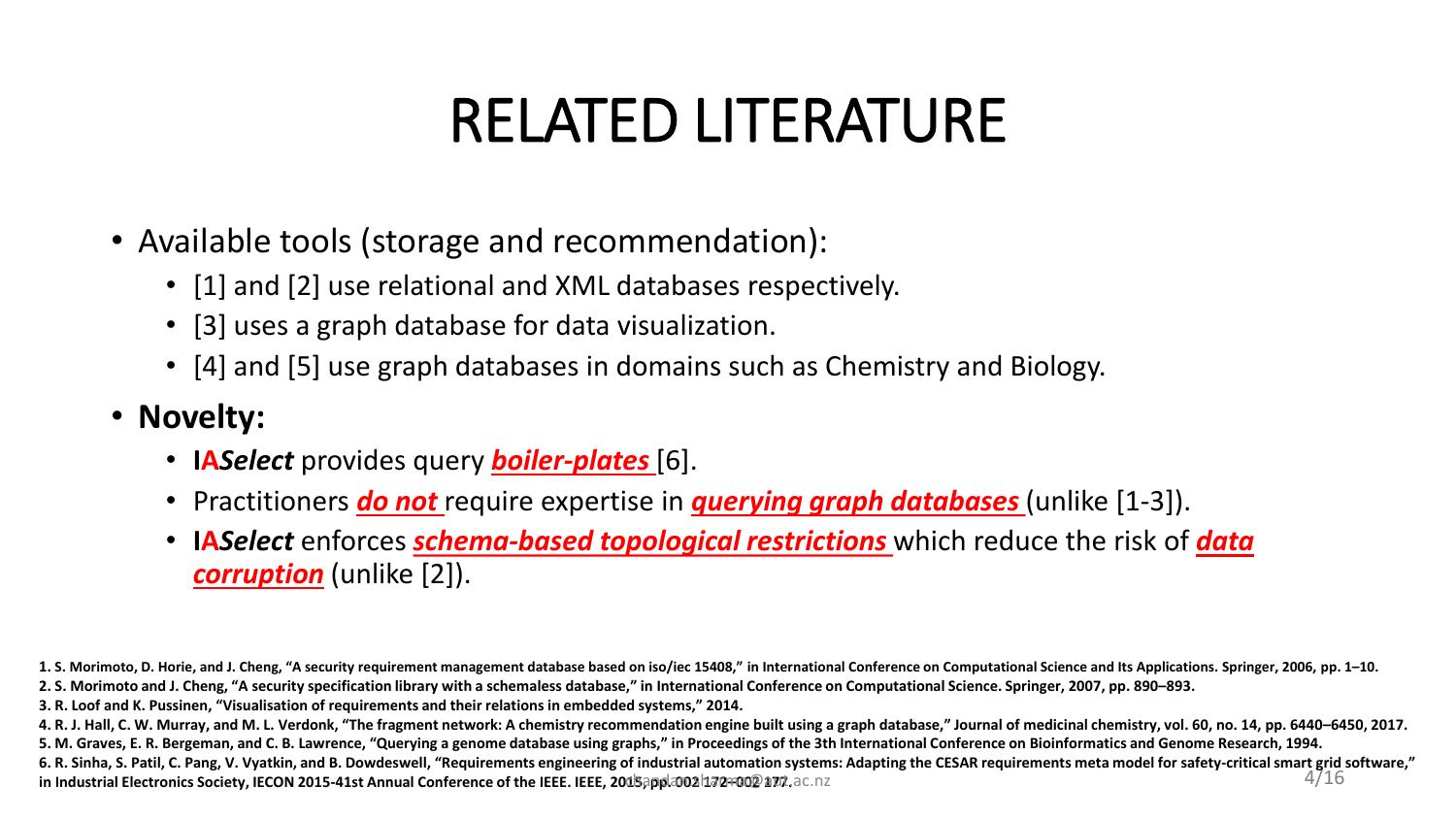### APPROACH FOR DESIGING **IA**Select

**P2660.1 RANKING DATASET**

**REQUIREMENTS FOR IA***Select*

**GRAPH DATABASE DESIGN FOR P2660.1 DATASET**

**ARCHITECTURE OF IA***Select*

**IA***Select* **CLIENT INTERFACE**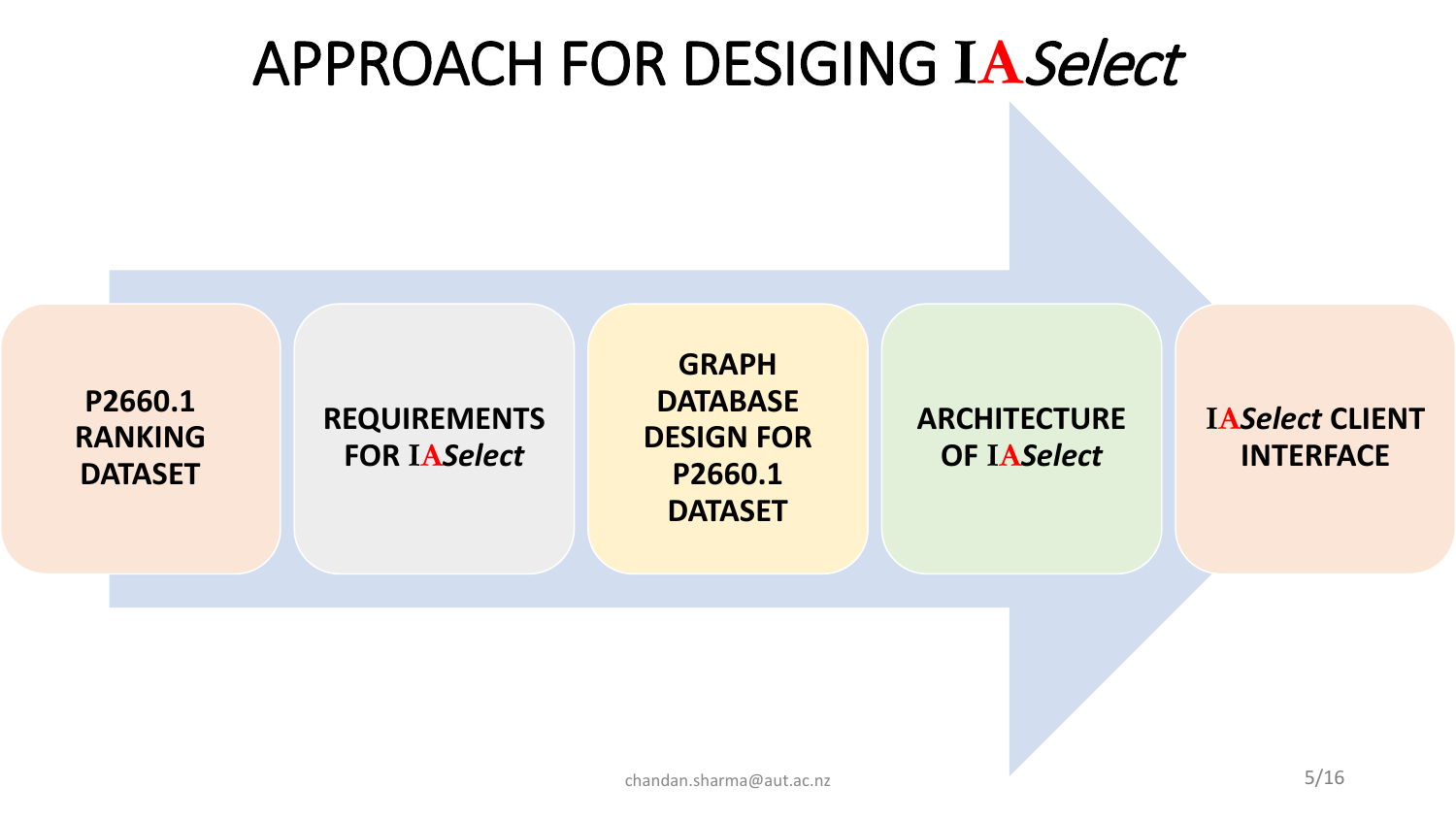### P2660.1 **IA** RANKING DATASET

|        |                                |                               |               | <b>Domain</b> |                                          |                | <b>Function</b> |                                |   |                          |                    |
|--------|--------------------------------|-------------------------------|---------------|---------------|------------------------------------------|----------------|-----------------|--------------------------------|---|--------------------------|--------------------|
|        |                                | <b>Need</b><br>host<br>agents | <b>Energy</b> | Factory       | <b>Building</b><br>automation automation | <b>Monitor</b> |                 | Control Simulation Scalability |   | <b>Time</b><br>behaviour | <b>Reusability</b> |
|        | <b>Hybrid, Tightly</b>         |                               |               |               |                                          |                |                 |                                |   |                          |                    |
| #HT,1  | API client: Java               | 0                             | 3             | 5             | 3                                        | 4              | 1               | 2                              | 2 | 3                        | з                  |
|        | Channel: Modbus                |                               |               |               |                                          |                |                 |                                |   |                          |                    |
|        | <b>On-device, Tightly</b>      |                               |               |               |                                          |                |                 |                                |   |                          |                    |
| #OT, 1 | <b>API client: Java</b>        | 1                             | 3             | 4             | 3                                        | 4              | 4               | 1                              | 2 | 5                        | 2                  |
|        | Channel: Modbus                |                               |               |               |                                          |                |                 |                                |   |                          |                    |
|        | <b>Hybrid, Loosed</b>          |                               |               |               |                                          |                |                 |                                |   |                          |                    |
| #HL, 1 | API client: Apache Milo        | 0                             | 4             | 5             | 4                                        | 5              | 1               | 5                              | 4 | з                        | 5                  |
|        | Channel: OPC-UA                |                               |               |               |                                          |                |                 |                                |   |                          |                    |
|        | API client: Apache Paho        |                               |               |               |                                          |                |                 |                                |   |                          |                    |
| #HL, 2 | Channel: MQTT                  | 0                             | 3             | 4             | 5                                        | 5              | 1               | 5                              | 4 | 2                        | 5                  |
|        | <b>Broker: Eclipse Mosquit</b> |                               |               |               |                                          |                |                 |                                |   |                          |                    |
|        | <b>On-Device, Loosed</b>       |                               |               |               |                                          |                |                 |                                |   |                          |                    |
| #OL, 1 | API client: Apache Milo        | 1                             | з             | 4             | 4                                        | 5              | 3               | 3                              | 3 | 4                        | 5                  |
|        | Channel: OPC-UA                |                               |               |               |                                          |                |                 |                                |   |                          |                    |
|        | API client: Apache Paho        |                               |               |               |                                          |                |                 |                                |   |                          |                    |
| #OL, 2 | Channel: MQTT                  | 1                             | 2             | 4             | 4                                        | 5              | з               | 3                              | 3 | 4                        | 5                  |
|        | <b>Broker: Eclipse Mosquit</b> |                               |               |               |                                          |                |                 |                                |   |                          |                    |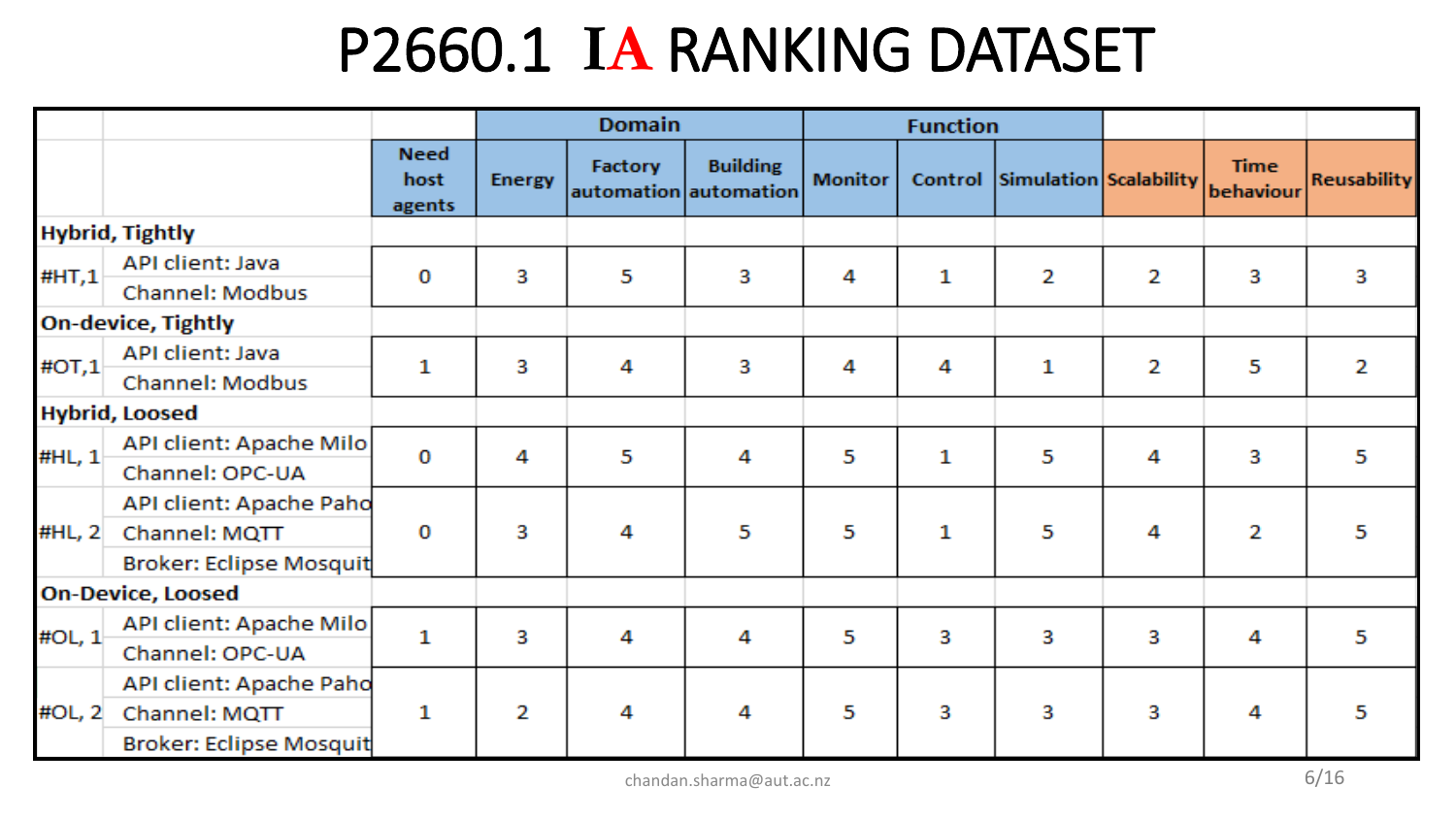### **IA** CHARACTERISTICS IDENTIFIED IN P2660.1

| Domain                                                  | <b>Function</b>       | <b>Maintenance</b>                      | <b>Performance</b><br>Efficiency |
|---------------------------------------------------------|-----------------------|-----------------------------------------|----------------------------------|
| <b>Factory Automation</b><br><b>Building Automation</b> | Monitoring<br>Control | Re-usability<br><b>Capacity To Host</b> | Time behaviour                   |
| Energy                                                  | <b>Simulation</b>     | agents                                  | Scalability                      |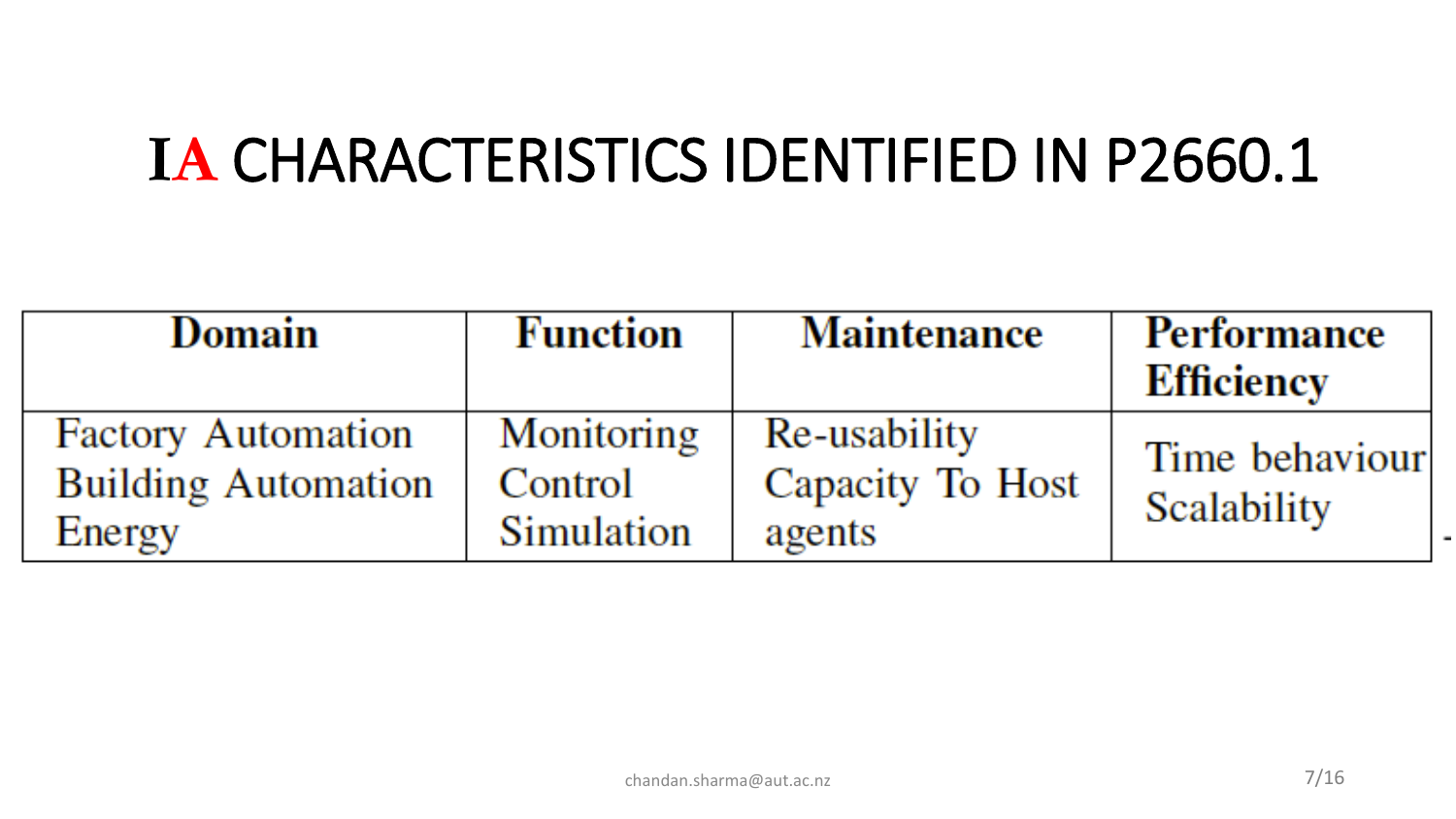### REQUIREMENTS FOR **IA**Select

| Scenario defined by the user:                       | <b>Results:</b>           |                                      |                               |              |                    |  |  |
|-----------------------------------------------------|---------------------------|--------------------------------------|-------------------------------|--------------|--------------------|--|--|
| <b>Context</b>                                      |                           | <b>Recomended interface practice</b> |                               |              |                    |  |  |
| <b>Function?</b>                                    | Control                   |                                      | #OL, 1                        |              |                    |  |  |
| <b>Application domain?</b>                          | <b>Factory automation</b> |                                      | <b>Suggested technologies</b> |              |                    |  |  |
| Technology capable to host agents is available? Yes |                           |                                      |                               |              |                    |  |  |
| <b>Weights for criteria</b>                         |                           | <b>Details</b>                       |                               |              |                    |  |  |
| <b>Scalability</b>                                  | 10%                       |                                      |                               | <b>Score</b> | <b>Score final</b> |  |  |
| <b>Time behaviour</b>                               | 10%                       | <b>Hybrid, Tightly</b>               |                               |              |                    |  |  |
| <b>Reusability</b>                                  | 80%                       | #HT.1                                | API client: Java              | 2.9          | 0.6                |  |  |
|                                                     | 100%                      |                                      | Channel: Modbus               |              |                    |  |  |
|                                                     |                           | <b>On-device, Tightly</b>            |                               |              |                    |  |  |
|                                                     |                           | #OT.1                                | API client: Java              | 2.3          | 1.8                |  |  |
|                                                     |                           |                                      | Channel: Modbus               |              |                    |  |  |
|                                                     |                           | <b>Hybrid, Loosed</b>                |                               |              |                    |  |  |
|                                                     |                           | #HL, 1                               | API client: Apache Milo       | 4.7          | 0.9                |  |  |
|                                                     |                           |                                      | Channel: OPC-UA               |              |                    |  |  |
|                                                     |                           | #HL, 2                               | API client: Apache Paho       | 4.6          | 0.9                |  |  |
|                                                     |                           |                                      | Channel: MQTT                 |              |                    |  |  |
|                                                     |                           |                                      | Broker: Eclipse Mosquito      |              |                    |  |  |
|                                                     |                           | <b>On-Device, Loosed</b>             |                               |              |                    |  |  |
|                                                     |                           | #OL, 1                               | API client: Apache Milo       | 4.7          | 2.8                |  |  |
|                                                     |                           |                                      | Channel: OPC-UA               |              |                    |  |  |
|                                                     |                           | #OL, 2                               | API client: Apache Paho       | 4.7          | 2.8                |  |  |
|                                                     |                           |                                      | Channel: MQTT                 |              |                    |  |  |
|                                                     |                           | chandan.sharma@aut.ac.nz             | Broker: Eclipse Mosquito      |              | $-1 - 1$           |  |  |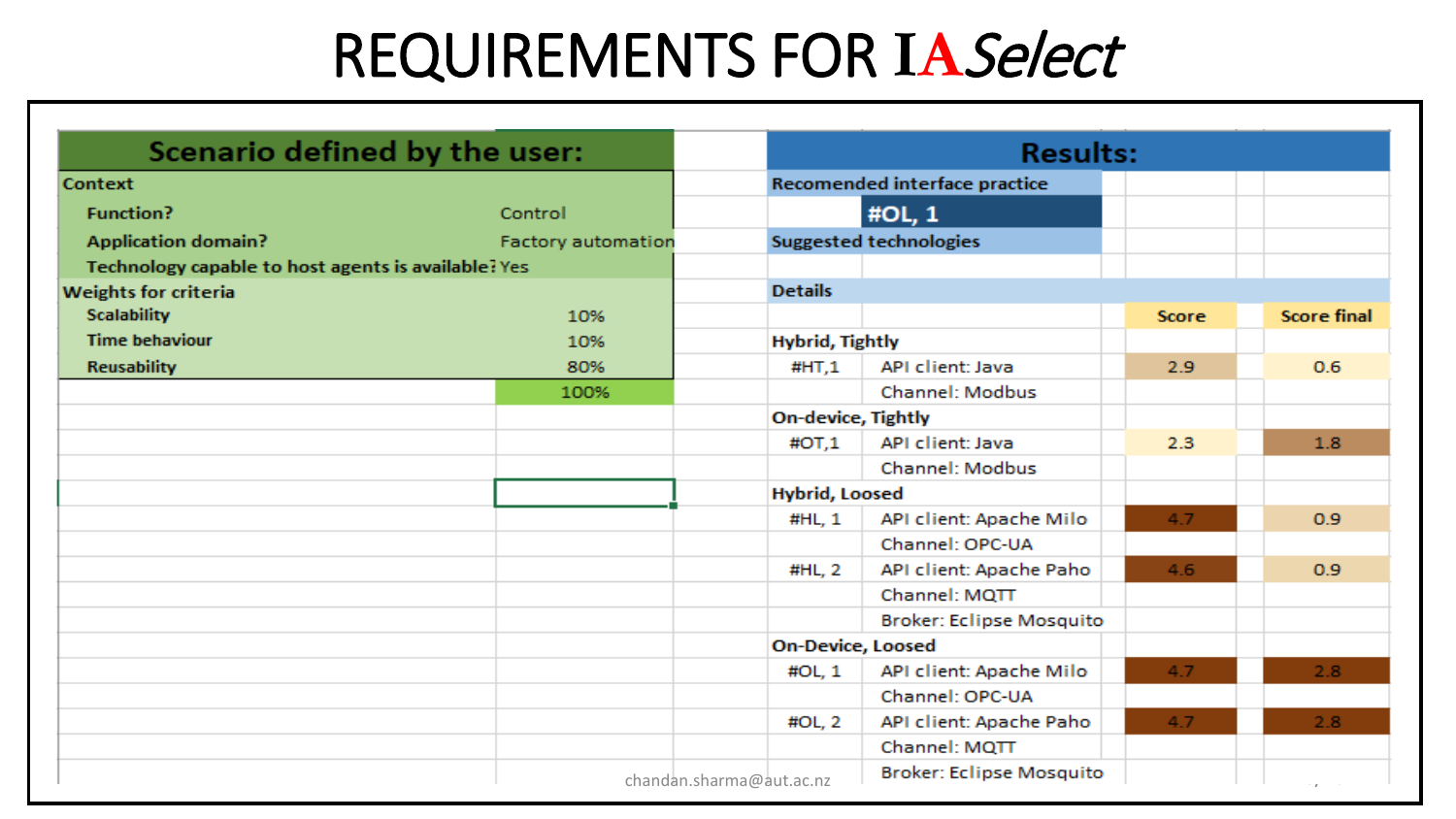### GRAPH DB DESIGN FOR P2660.1 DATASET

#### **GRAPH SCHEMA GRAPH DATABASE**



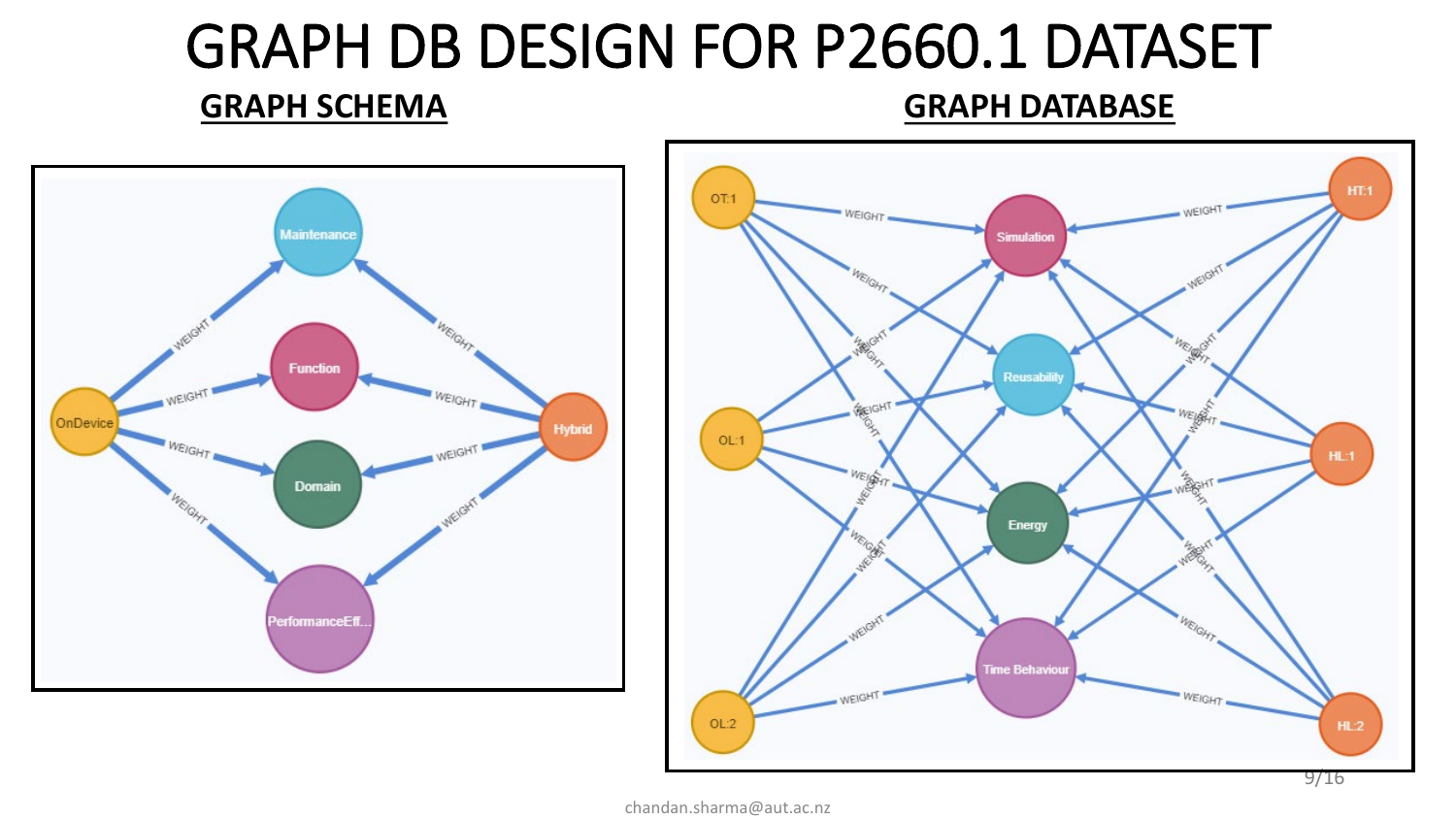### ARCHITECTURE OF **IA**Select

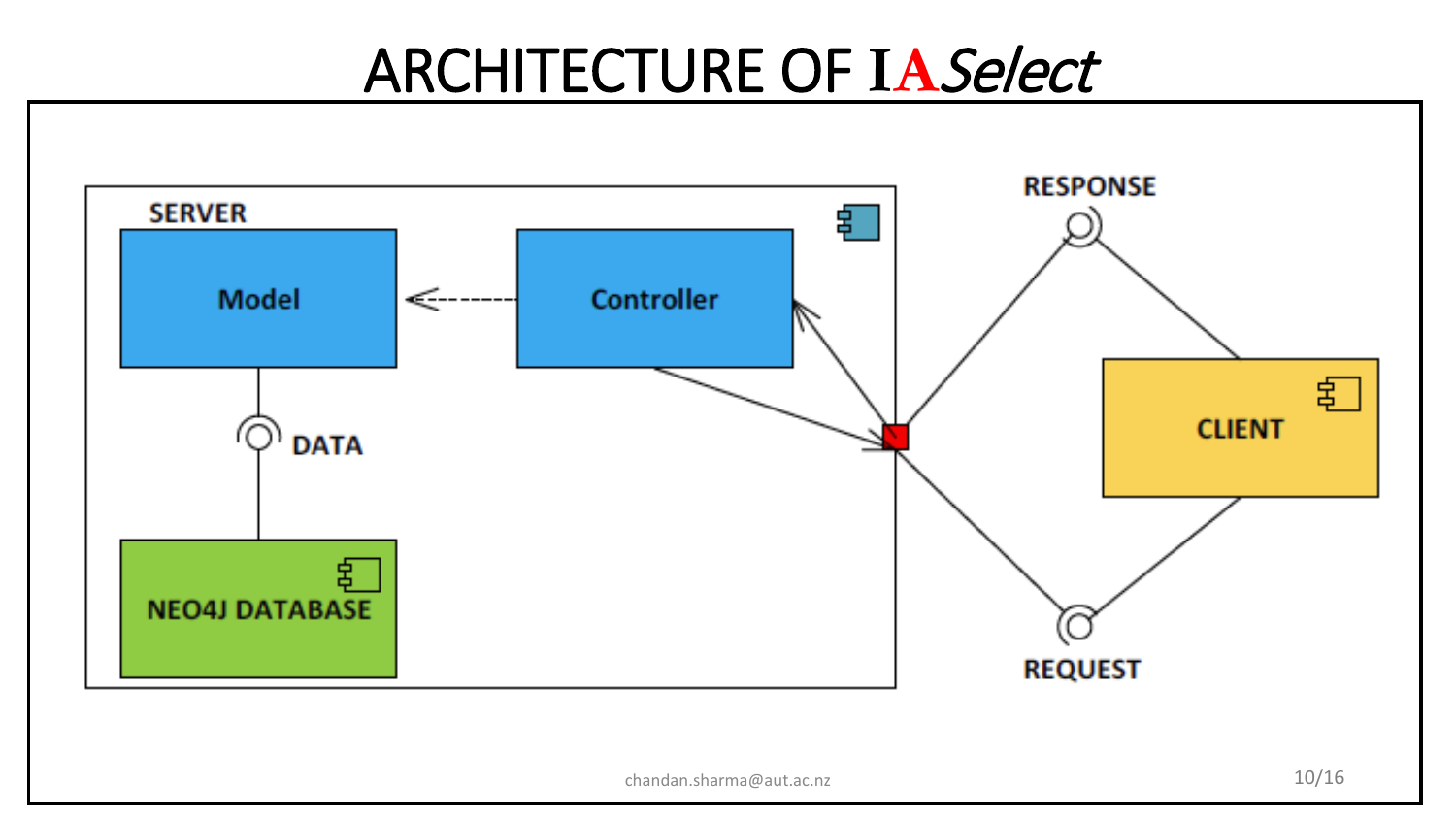### **IA**Select CLIENT INTERFACE

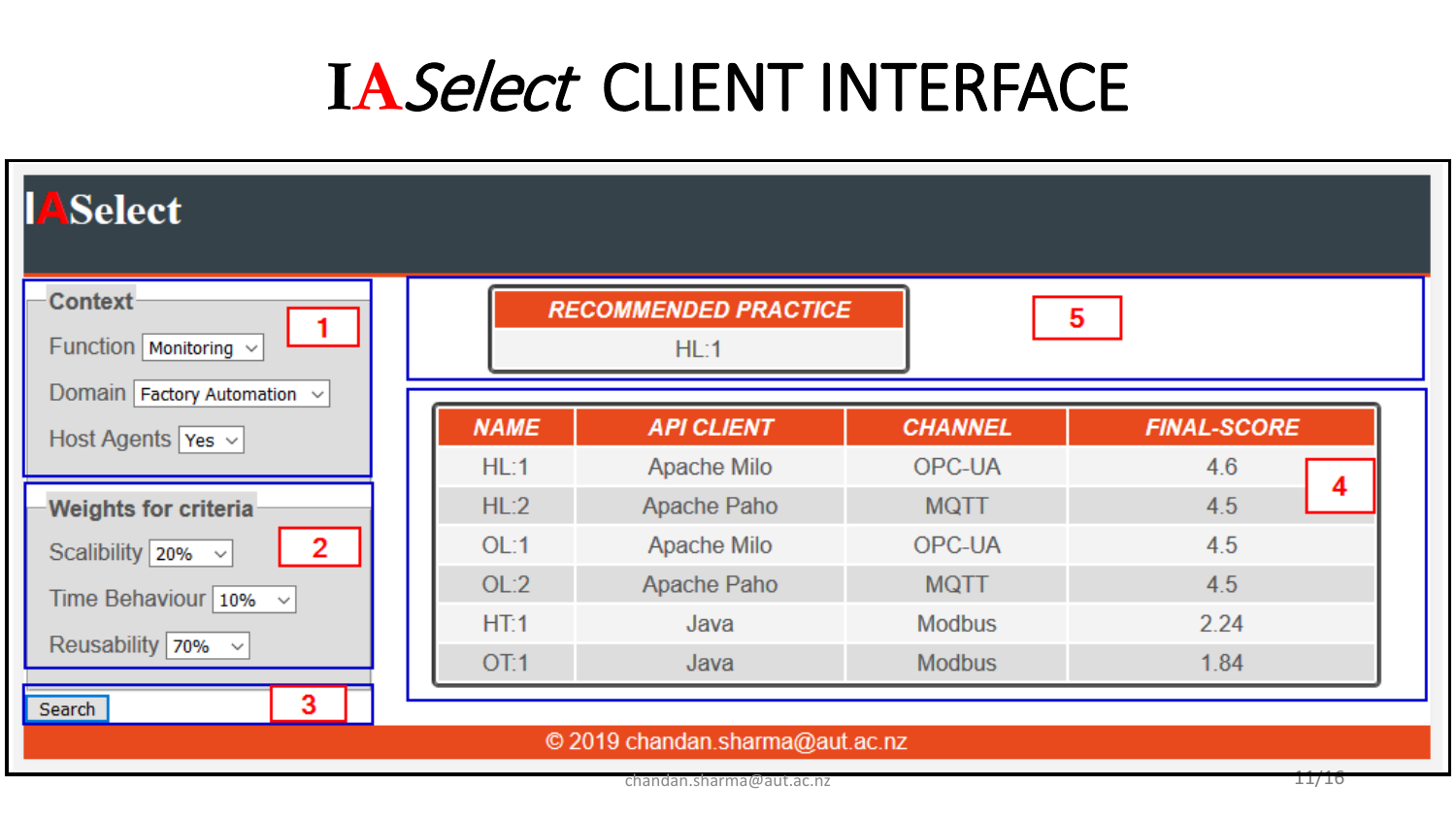### TECHNOLOGY STACK OF **IA**Select

### **SERVER CLIENT**

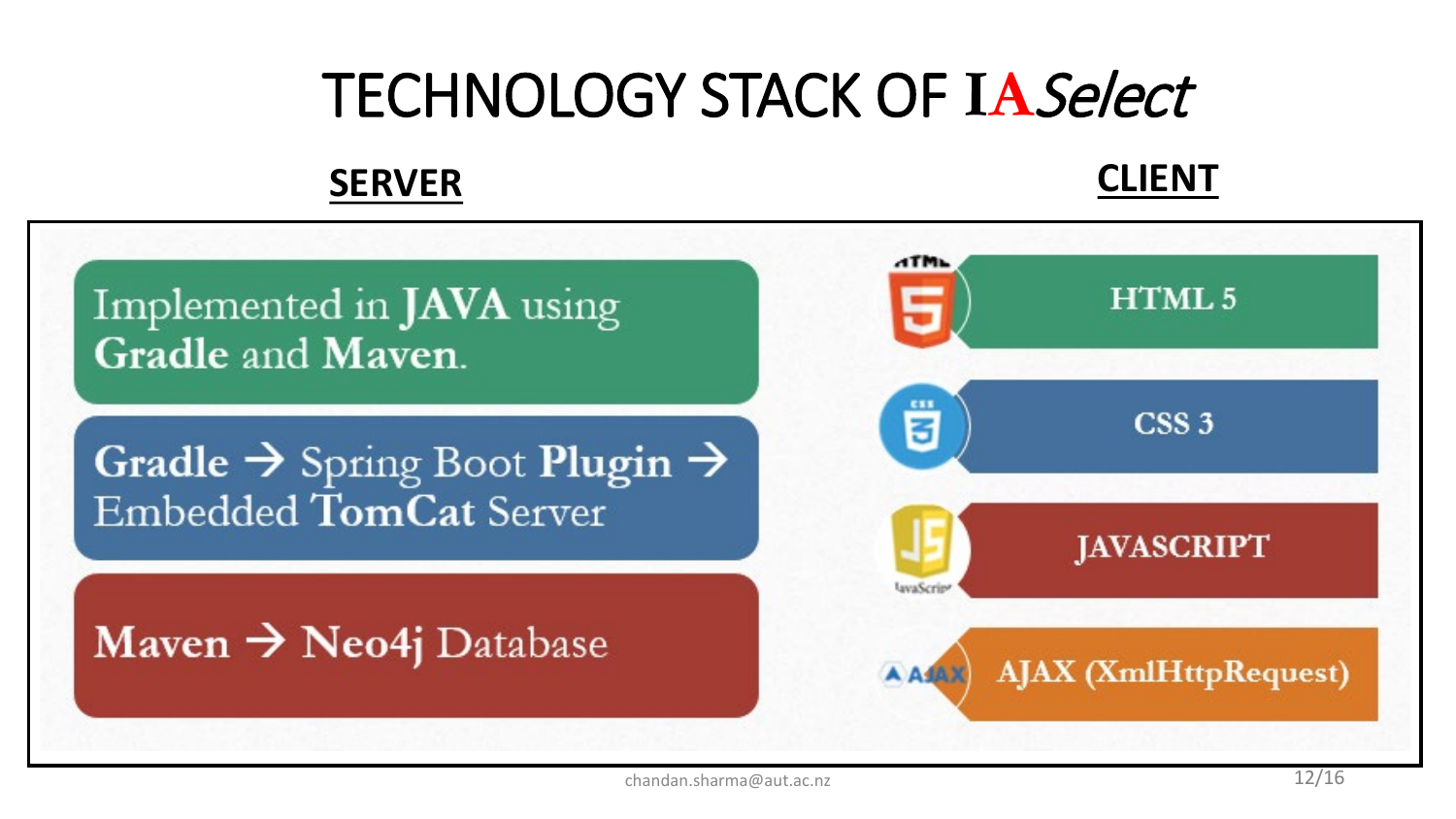### DEMO OF **IA**Select

|                                                  |             | <b>RECOMMENDED PRACTICE</b><br>HL:1 |                |                    |
|--------------------------------------------------|-------------|-------------------------------------|----------------|--------------------|
| Domain Factory Automation v<br>Host Agents Yes v | <b>NAME</b> | <b>API CLIENT</b>                   | <b>CHANNEL</b> | <b>FINAL-SCORE</b> |
|                                                  | HL:1        | Apache Milo                         | OPC-UA         | 4.6                |
| Weights for criteria                             | HL:2        | Apache Paho                         | <b>MQTT</b>    | 4.5                |
| Scalibility $20\% \sim$                          | OL:1        | Apache Milo                         | OPC-UA         | 4.5                |
| Time Behaviour $10\% \sim$                       | OL:2        | Apache Paho                         | <b>MQTT</b>    | 4.5                |
|                                                  | HT.1        | Java                                | <b>Modbus</b>  | 2.24               |
| Reusability 70% v                                | OT:1        | Java                                | <b>Modbus</b>  | 1.84               |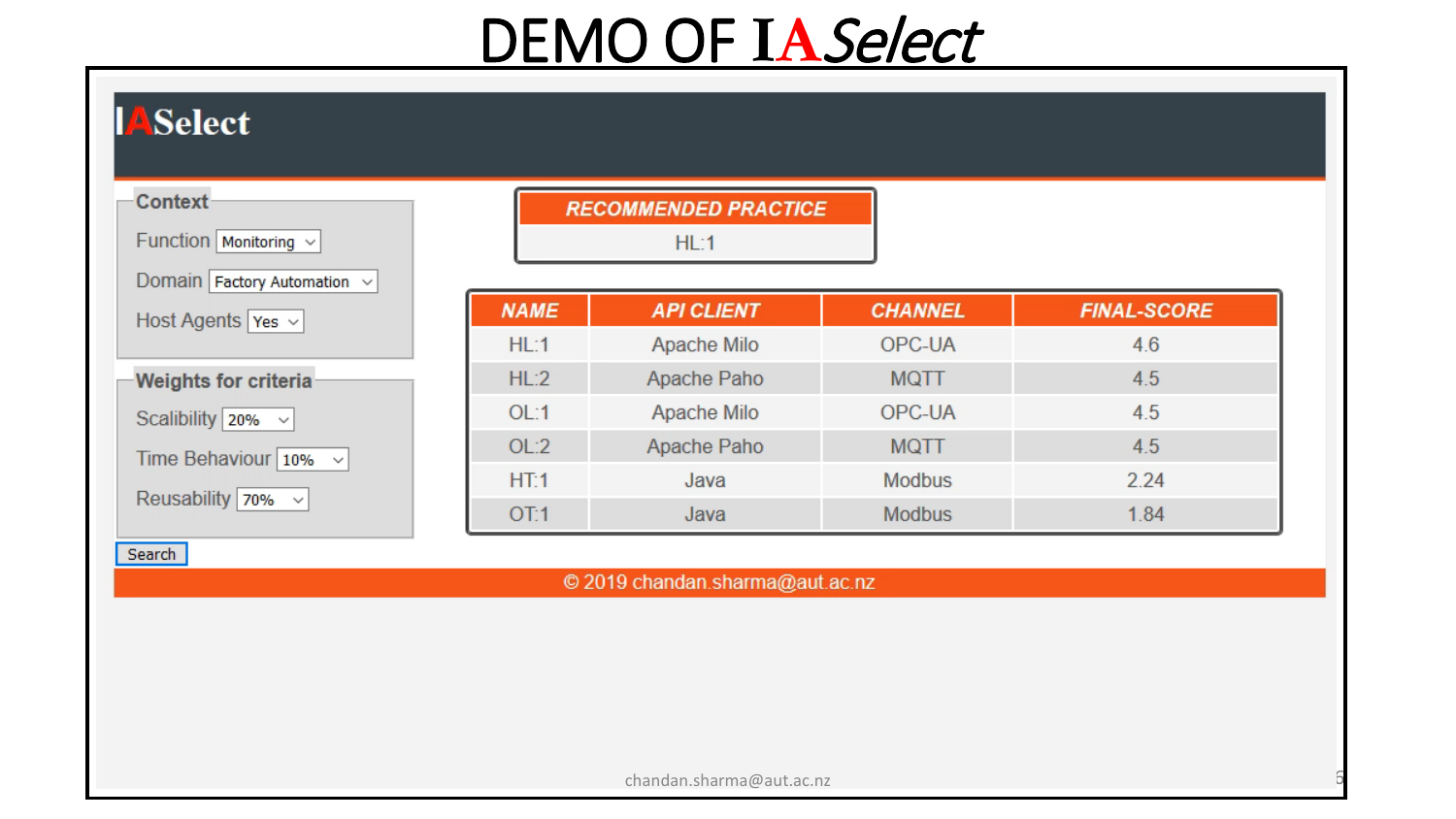### ARCHITECTURAL ADVANTAGES OF IASelect

**Functional Suitability:** Ability for *Users* **to query** the graph database to **rank available** practice.

**Usability:** Allow *Users* to enter information in an **interactive manner**, provide appropriate *user error protection* and **present results** clearly.

**Availability:** Accessible to multiple *Users*, present in different locations at same time.

**Portability:** Independent of *Users'* computer configuration.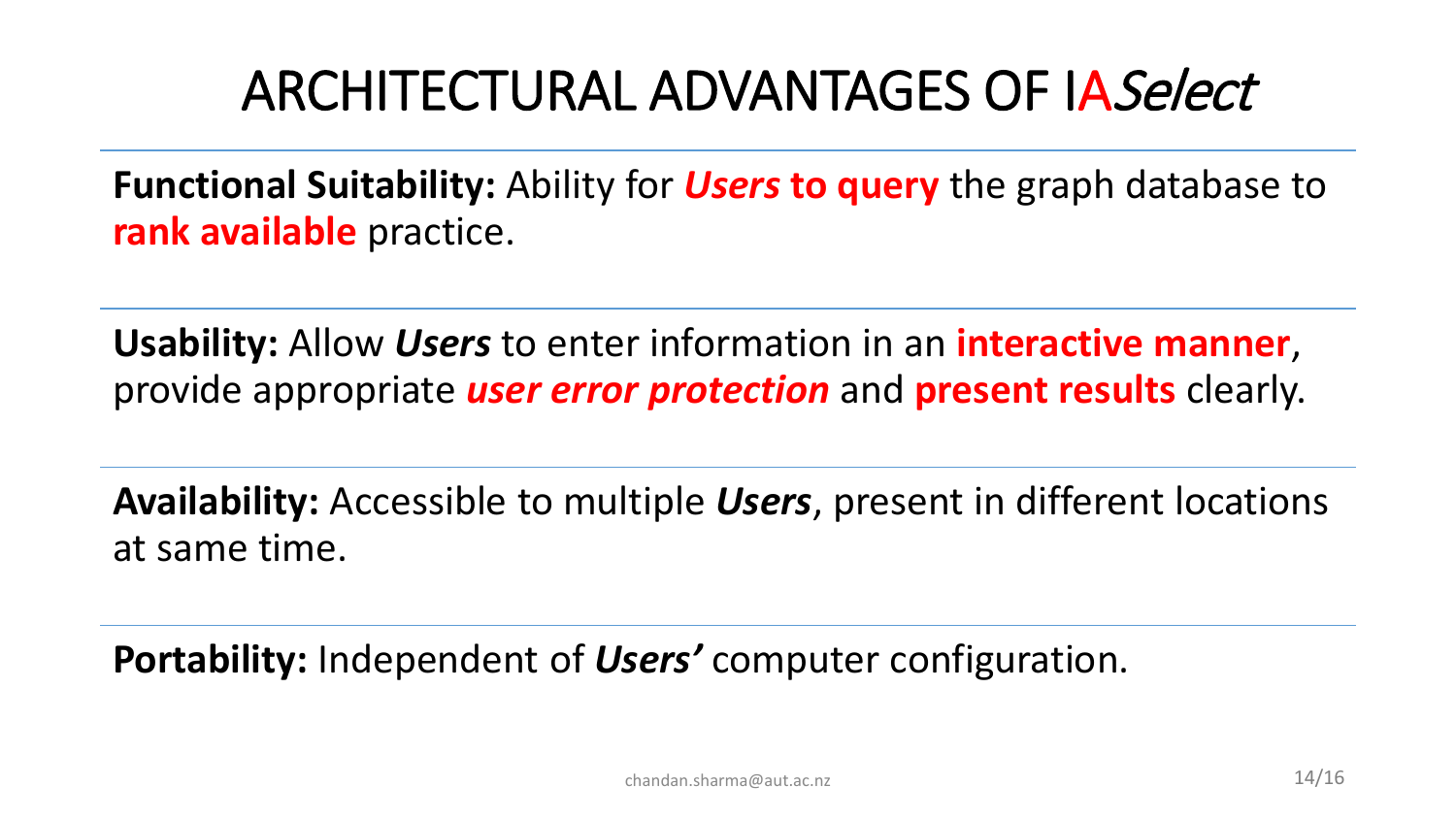### LIMITATIONS AND FUTURE WORK

- **Performance:** As database grows in size, loading the entire graph into RAM will result in slow query processing.
	- Databases are I/O bound so what would be the performance of GraphDBs?
	- This is an open question related to graph database research.
- **Future Work:** Add a Admin console for practitioners to perform CRUD operations.